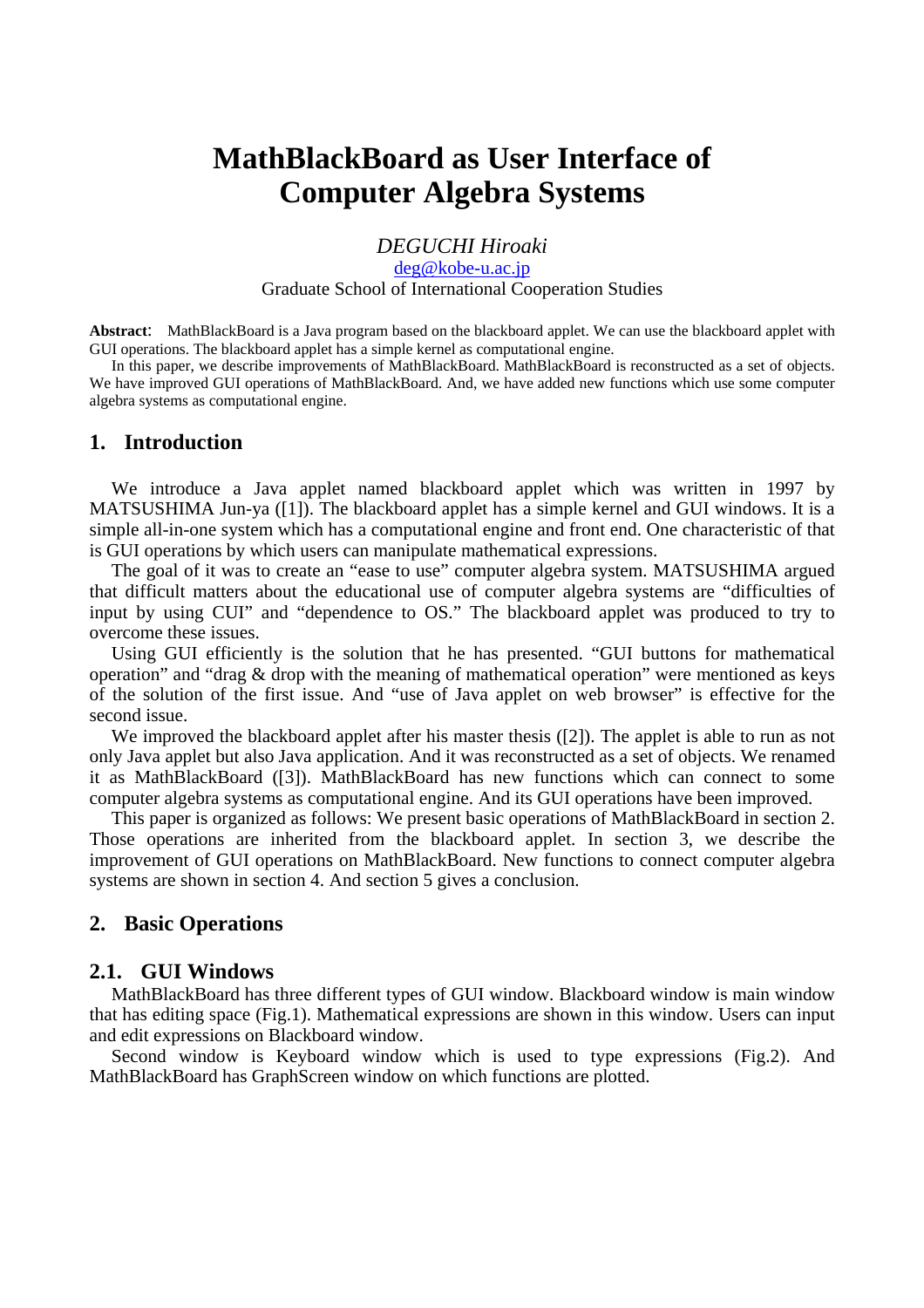

**Figure 1** Blackboard Window



**Figure 2** Keyboard Window and GraphScreen Window

### **2. 2. How to Input**

MathBlackBoard provides GUI buttons located on Keyboard window. When user input mathematical expressions on Blackboard window, these buttons are used. Only pointing device, for example mouse, is needed for input of expressions.

For example, if the " $y$ " button, the "=" button, and the " $x$ " button are clicked in order, " $v = x$ " will be typed on Blackboard window.

### **2.3. Flexibility of Position**

The excellence of MathBlackBoard is flexibility of position of mathematical expressions displayed. When user input, the input position is flexible.

All expressions on Blackboard window have information of coordinates of themselves. Their coordinates are selected from all of pixels on the editing area of Blackboard window. The point clicked is starting point of an expression. The expression will be typed from that clicked point. And expressions can be moved to any position of the edit area.

As for the others, the input position is not flexible. For example, word processor displays words on straight lines. For the input of words, the position is not flexible.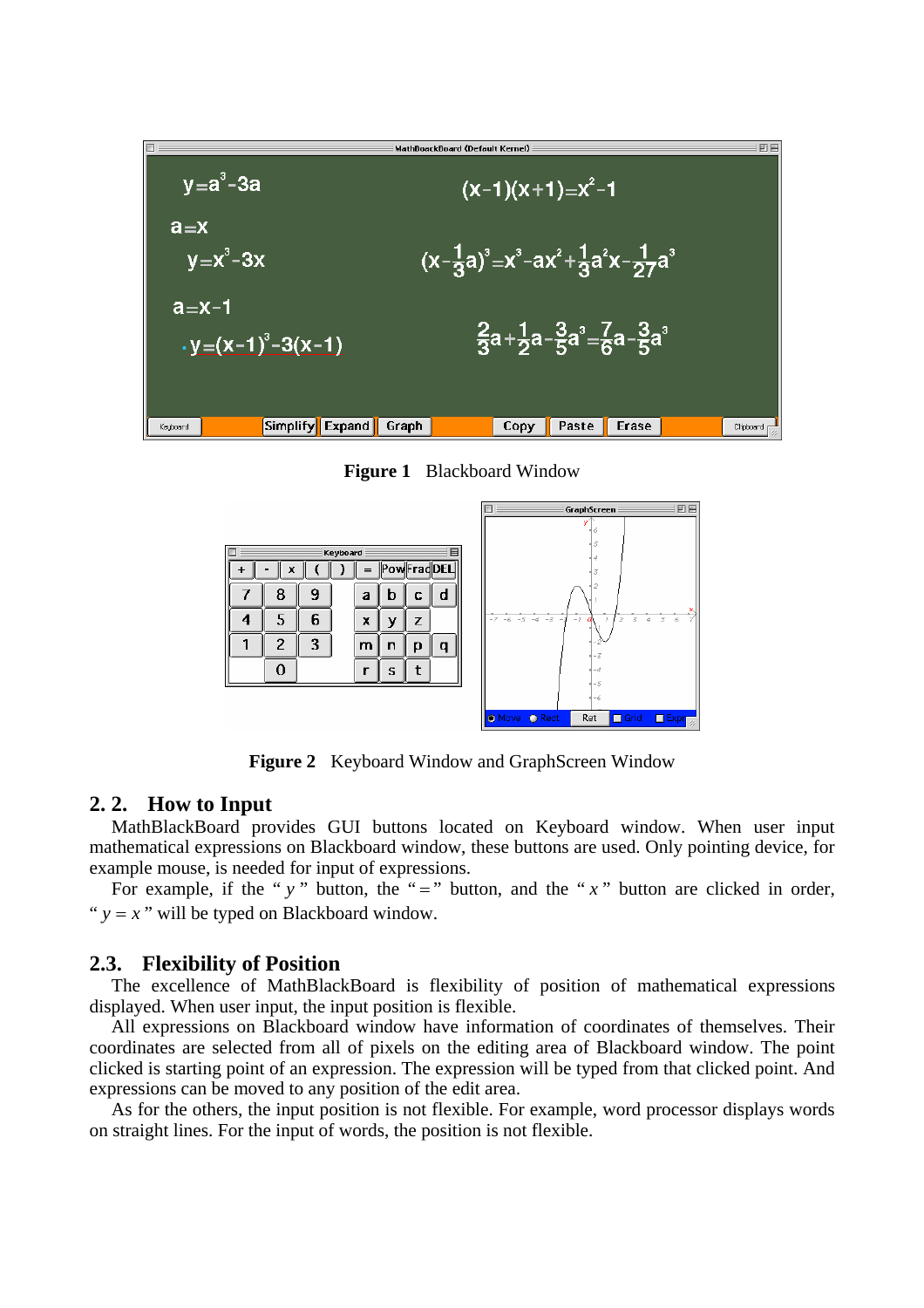## **2.4. GUI Buttons**

The function buttons are placed at the bottom of Blackboard window (Fig.1). These GUI buttons are provided to execute functions instead of typing commands. If a function button is clicked after choosing an expression, the function of the button will be performed with the selected expression. For example, if the "Expand" button is clicked after choosing an expression " $(x + y)^2$ ", "=" and the result " $x^2 + 2xy + y^2$ " will be put after the expression. Therefore " $(x + y)^2 = x^2 + 2xy + y^2$ " will be displayed instead of " $(x + y)^2$ ."

# **2.5. Drag & Drop**

MathBlackBoard provides another way to manipulate mathematical expressions. That is drag & drop by which not only edit operations but also mathematical operations are performed.

**Edit operations** are as follows: (1) Move expression to another point, (2) Connect grabbed expression to the other expression, (3) Copy selected expression to clipboard, and (4) Paste an expression from clipboard.

These operations are decided by where the dragged expression was dropped. If the expression is dropped on nothing but a point of editing area, it will be moved to the point. If dropped place is another expression, dragged expression will be connected to the target expression. And if starting point or dropped point of drag & drop is in visualized clipboard, paste or copy will be performed (described in section 3).

**Mathematical operations** are as follows: (5) Substitute, (6) Draw graph, and (7) Perform functions assigned to GUI buttons.

Operations are decided by dropped place. If the expression is dropped on another expression and "substitution" is selected on the dialog window, substitution will be performed. If the point dropped is in GraphScreen window, the expression will be plotted as a function. Or if dropped place is on one of function buttons, the function of the button will be performed with dragged expression.

# **2.6. Examples**

Operations for the expressions of the right side of Figure 1 are as follows:

Input:  $(x-1)(x+1)$ Operation: Click "Expand" button Input:  $(x - \frac{1}{3}a)^3$ Operation: Click "Expand" button Input:  $\frac{2}{3}a + \frac{1}{2}a - \frac{3}{5}a^3$ 5 3 2 1 3  $\frac{2}{a}a + \frac{1}{a}a - \frac{3}{a}a$ Operation: Click "Simplify" button

By using the keyboard window, the operation is written with "Input:". By using the GUI, the operation is written with "Operation:".

For the graph creation on the GraphScreen window of Figure 2, we do it as follows:

Input:  $y = x^3 - 3x$ Operation: Click "Graph" button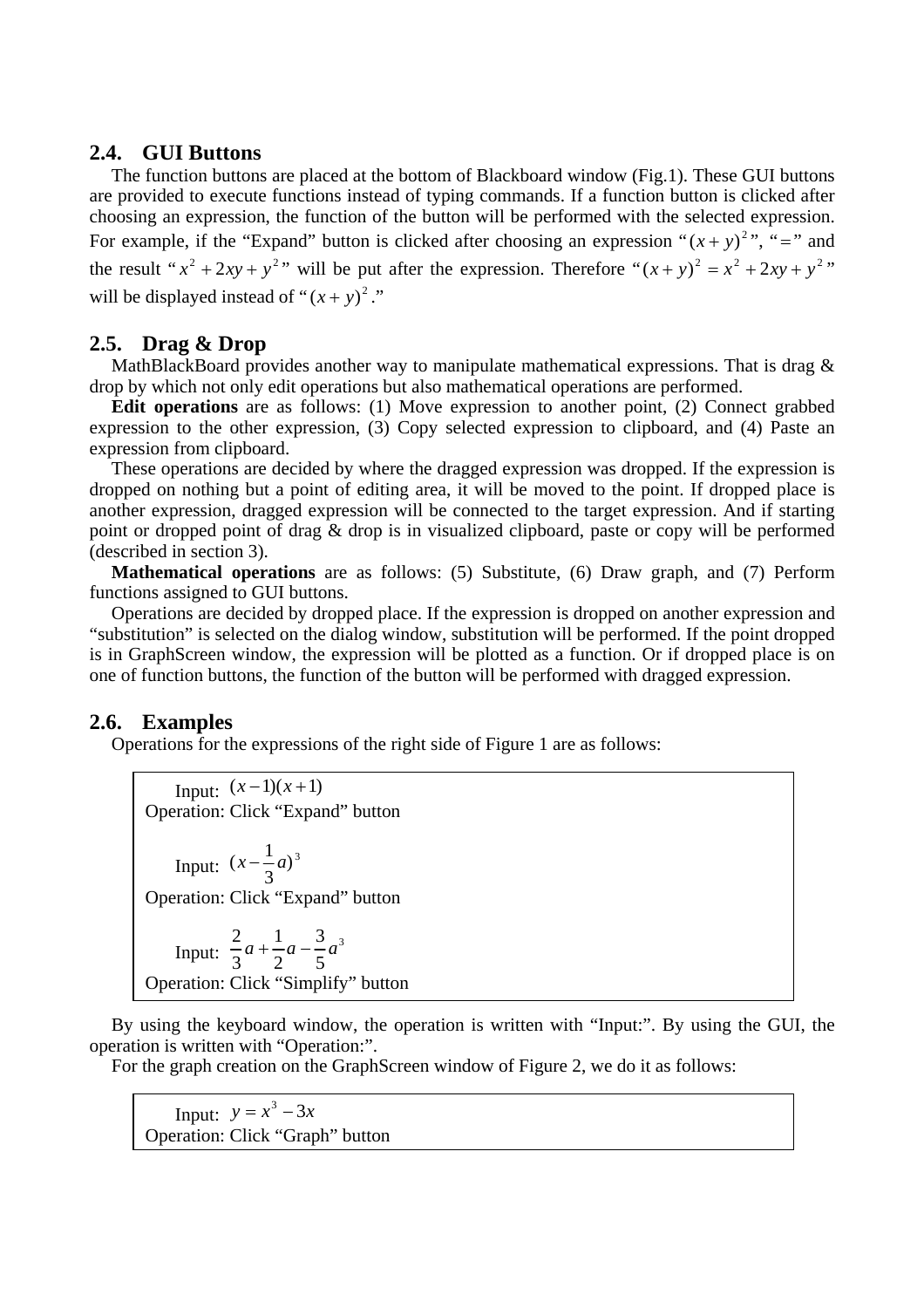Figure 3 shows that an expression " $a = x - 1$ " is substituted for " $y = a^3 - 3a$ " by using drag & drop.



**Figure 3** Substitution by using Drag & Drop

The Operations of that are as follows:

Input:  $a = x-1$ Input:  $y = a^3 - 3a$ Operation: Drag " $a = x - 1$ " and drop it on " $y = a^3 - 3a$ " Operation: Select "Substitution" in the dialog window displayed

If the selection of 2nd "operation:" is not "Substitution" and we chose "Left Side", "Right Side" or "Both Sides", then the selected part will be connected to the expression " $y = a^3 - 3a$ ". For Example, if we chose the "Right Side" in the example of figure 3, " $x-1$ " will be connected behind "  $y = a^3 - 3a$  "

If "Graph" operation is performed to two expressions, the expressions will overlap as shown in Figure 4. In Figure 4, grid lines and expressions are displayed by checking checkboxes.



**Figure 4** GraphScreen Window with Two Expressions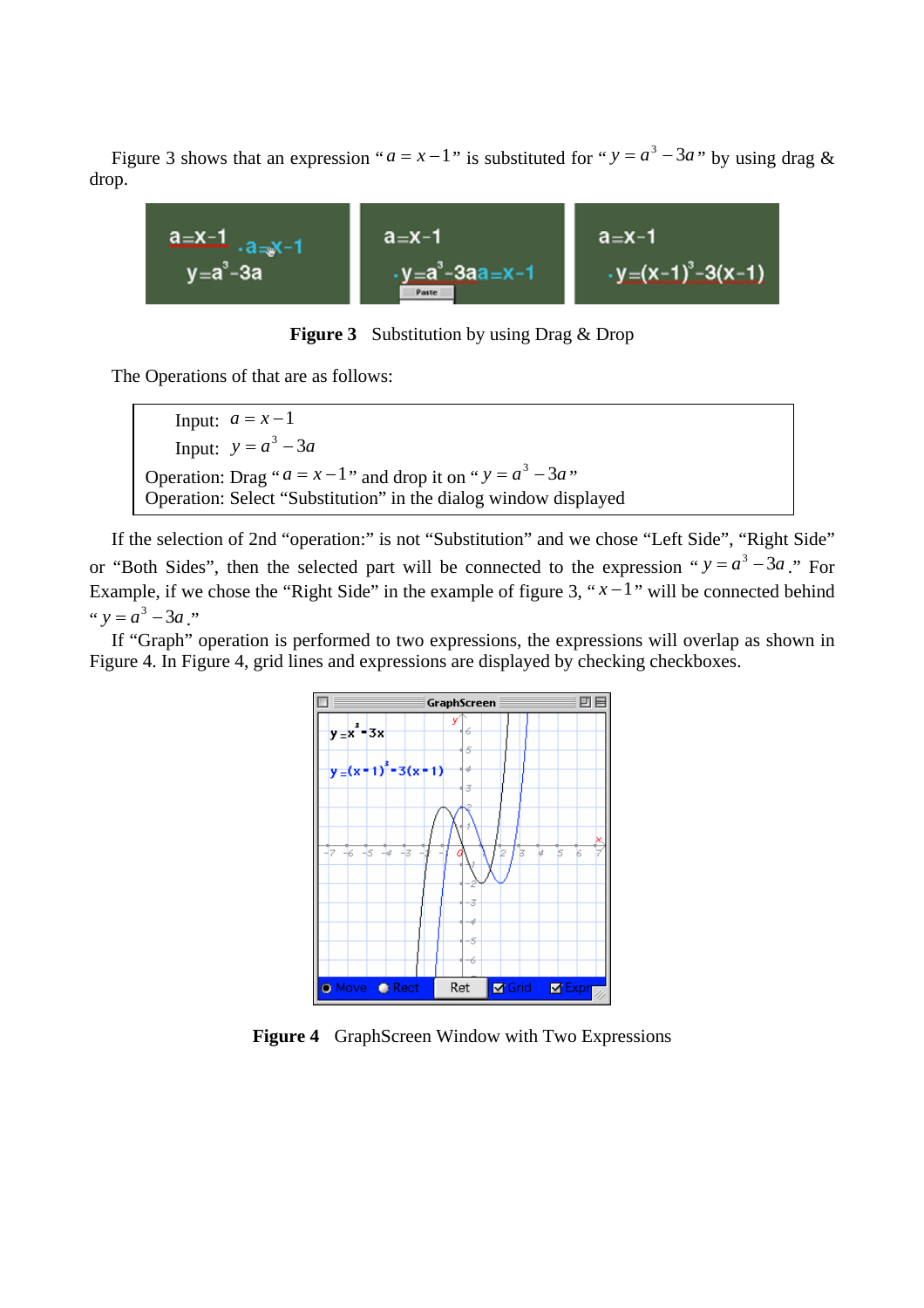### **3. Improved Operations**

The blackboard applet has drag & drop operation. And drag & drop of MathBlackBoard has been improved. Improved operations can be picked from subsection 5 of section 2 as follows: (1) Move expression to another point, (3) Copy selected expression to clipboard, (4) Paste an expression from clipboard, (6) Draw graph, and (7) Perform functions assigned to GUI buttons.

Drag & drop of the blackboard applet is same as copy & paste. In the blackboard applet, if dragged expression is dropped on edit area, a dialog window will be displayed. And "Right Side", "Left Side", or "Both Sides" must be chosen to move the expression to the point.

MathBlackBoard has new object that is visualized clipboard (Fig.5). If dragged expression is dropped on the visualized clipboard, the expression will be copied to clipboard. And if the expression is dragged from the visualized clipboard and it is dropped on edit area, the expression from clipboard will be pasted to the point of edit area.

GUI objects, such as GraphScreen window and function buttons of MathBlackBoard, can handle drag & drop operation. If an expression is dropped on one of these objects, functions which depend on the object will be performed with the expression, as described above.



**Figure 5** Visualized Clipboard

#### **4. Using Computer Algebra Systems**

In the process of improvement, MathBlackBoard has been reconstructed as a set of objects. These objects are mainly classified into 6 kinds (Fig.6). Each object is independent from the others. So, each object is able to be exchanged to another object that has same object interface as the original one. And then, we have constructed a kernel super class that provides object interface to kernel subclasses. One of subclasses is same as kernel part of the blackboard applet. In addition, MathBlackBoard can use three computer algebra systems, by using object interface of the kernel super class.

Mathematica  $([4])$  is called by using J/Link  $([5])$ . J/Link is a set of Java classes that is an interface between Mathematica and Java. MathBlackBoard has a kernel subclass in which J/Link is wrapped. Thus, MathBlackBoard can use Mathematica kernel by using object interface of MathBlackBoard kernel class.

Through the server and client of OpenXM ([6]), MathBlackBoard uses Risa/Asir ([7]) as a computational engine. OpenXM provides an infrastructure for mathematical communication. There are many useful Java class files in the OpenXM source files. The path to these is "OpenXM/src/OpenMath/ORG." MathBlackBoard has a kernel subclass that wraps these OpenXM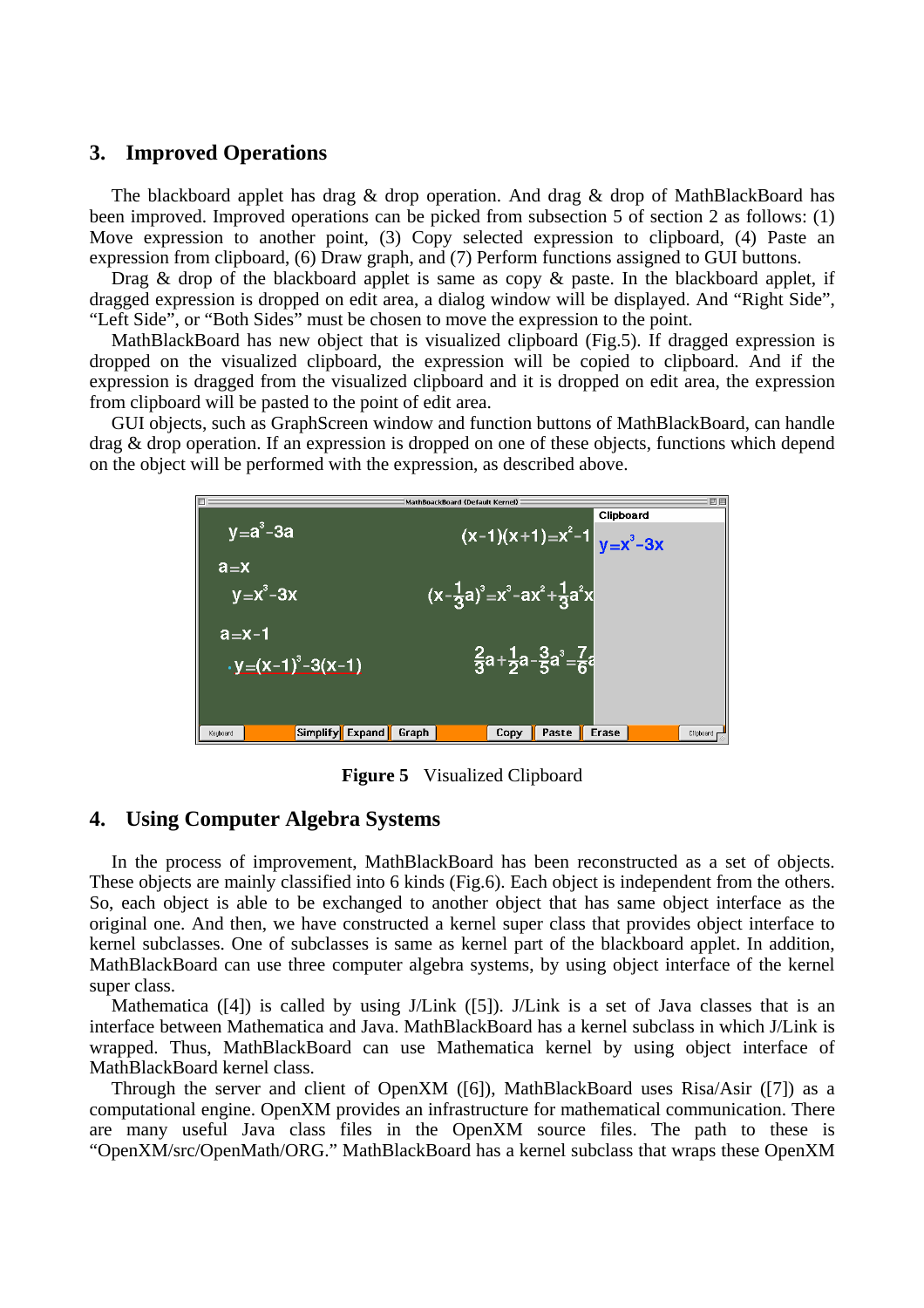classes. To use Risa/Asir, MathBlackBoard starts an OpenXM server and connect to that as OpenXM client.

Using HTTP protocol, webMathematica ([8]) is connected from MathBlackBoard. The MSP document for this work is to be put at webMathematica server. For example, the MSP document receives mathematical expressions by HTML form and displays the result of expanded expression. The kernel subclass for webMathematica extracts the information needed from the HTML document that was received. Therefore if another system's web interface, that has HTML form input and HTML document output, is designed properly, the system will be able to be exchanged to webMathematica.



**Figure 6** Objects of MathBlackBoard

## **5. Conclusion**

We have developed MathBlackBoard which has been improved from the blackboard applet. MathBlackBoard is a set of objects that are able to be exchanged. Kernel objects of MathBlackBoard have common object interface which is provided by the kernel super class. Therefore MathBlackBoard can use other computer algebra systems as computational engine, by using same object interface.

In the future, we are going to improve the user interface of MathBlackBoard. We will remove some GUI parts to make it simple. We show the following example for operation should be paid attention. For example, the dialog window which has a choice, such as "Substitution", "Right Side", "Left Side", or "Both Sides." We must find the other way to do these operations instead of dialog window.

As user interface of computer algebra systems, MathBlackBoard has to handle more functions of these systems. MathBlackBoard handles mathematical expressions in its own way. Development of the inside expressions for mathematical expression is needed.

Our far goal is to create a system like pens  $\&$  notes. The system is like pens  $\&$  notes, but is supported by information technology. In the system, computer algebra systems will be used as supplementary system. We have to categorize jobs on MathBlackBoard, by thinking about what are the jobs for human, and what are the jobs for computer. The system will be not a calculator. It will be just like an assistant system for mathematical thinking.